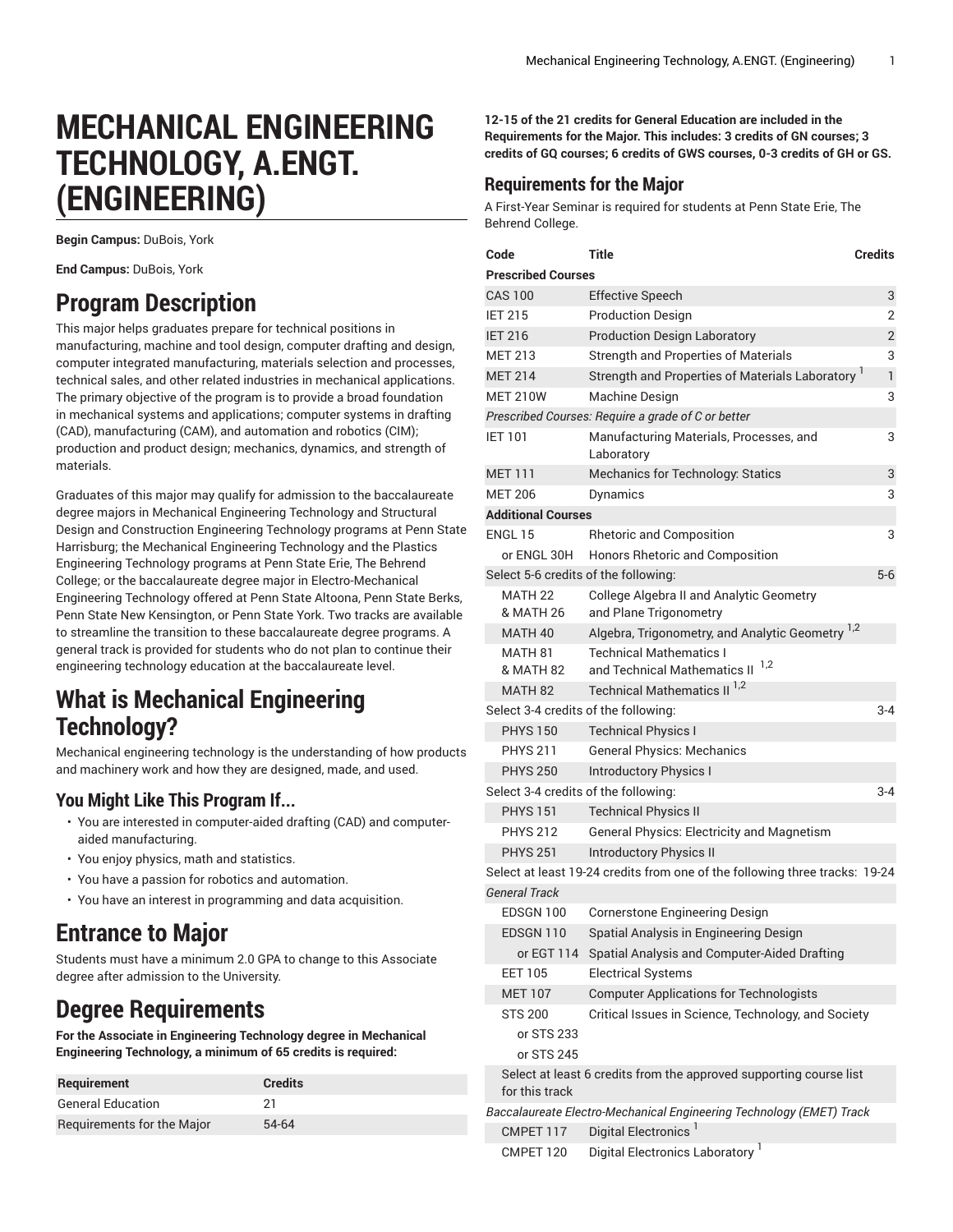| EDSGN 100       | <b>Cornerstone Engineering Design</b>                          |
|-----------------|----------------------------------------------------------------|
| EDSGN 110       | Spatial Analysis in Engineering Design                         |
| or EGT 114      | Spatial Analysis and Computer-Aided Drafting                   |
| <b>EET 105</b>  | <b>Electrical Systems</b>                                      |
| <b>FFT 114</b>  | Electrical Circuits II <sup>1</sup>                            |
| <b>EET 118</b>  | Electrical Circuits Laboratory                                 |
| MATH 83         | Technical Calculus <sup>1,2</sup>                              |
|                 | or MATH 140Calculus With Analytic Geometry I                   |
| <b>STS 200</b>  | Critical Issues in Science, Technology, and Society            |
| or STS/         |                                                                |
| <b>PHIL 233</b> |                                                                |
| or STS 245      |                                                                |
| Track           | Baccalaureate Mechanical Engineering Technology (METBC or MET) |

| <b>EET 100</b> | Electric Circuits, Power, and Electronics      |  |  |
|----------------|------------------------------------------------|--|--|
| <b>EGT 120</b> | Introduction to Graphics and Solid Modeling    |  |  |
| <b>EGT 121</b> | Applied Solid Modeling                         |  |  |
| <b>MET 107</b> | <b>Computer Applications for Technologists</b> |  |  |
|                | Select 1 credit of First-Year Seminar          |  |  |
|                |                                                |  |  |

Select 6 credits from the approved supporting course list for this track

- 1 Students pursuing the baccalaureate track must take MATH 22 and MATH 26**.**
- 2 Students who choose to take MATH 81 and MATH 82 must select MATH 83. Students who choose to take MATH 22 and MATH 26 must select MATH 140.

## **General Education**

Connecting career and curiosity, the General Education curriculum provides the opportunity for students to acquire transferable skills necessary to be successful in the future and to thrive while living in interconnected contexts. General Education aids students in developing intellectual curiosity, a strengthened ability to think, and a deeper sense of aesthetic appreciation. These are requirements for all associate degree students and are often partially incorporated into the requirements of a program. For additional information, see the General [Education](https://bulletins.psu.edu/undergraduate/general-education/associate-degree-general-education-program/) [Requirements](https://bulletins.psu.edu/undergraduate/general-education/associate-degree-general-education-program/) ([https://bulletins.psu.edu/undergraduate/general](https://bulletins.psu.edu/undergraduate/general-education/associate-degree-general-education-program/)[education/associate-degree-general-education-program/](https://bulletins.psu.edu/undergraduate/general-education/associate-degree-general-education-program/)) section of the Bulletin and consult your academic adviser.

The keystone symbol appears next to the title of any course that is designated as a General Education course. Program requirements may also satisfy General Education requirements and vary for each program.

### **Foundations (grade of C or better is required.)**

- **Quantification (GQ):** 3 credits
- **Writing and Speaking (GWS):** 3 credits

### **Knowledge Domains**

- **Arts (GA):** 3 credits
- **Humanities (GH):** 3 credits
- **Social and Behavioral Sciences (GS):** 3 credits
- **Natural Sciences (GN):** 3 credits

**Note:** Up to six credits of Inter-domain courses may be used for any Knowledge Domain requirement, but when a course is used to satisfy

more than one requirement, the credits from the course can be counted only once.

### **Foundations or Knowledge Domains**

• **Any General Education course:** 3 credits

## **University Degree Requirements**

### **Cultures Requirement**

3 credits of United States (US) or International (IL) cultures coursework are required and may satisfy other requirements

### **Writing Across the Curriculum**

3 credits required from the college of graduation and likely prescribed as part of major requirements.

### **Total Minimum Credits**

A minimum of 60 degree credits must be earned for a associates degree. The requirements for some programs may exceed 60 credits. Students should consult with their college or department adviser for information on specific credit requirements.

### **Quality of Work**

Candidates must complete the degree requirements for their major and earn at least a 2.00 grade-point average for all courses completed within their degree program.

### **Limitations on Source and Time for Credit Acquisition**

Credit used toward degree programs may need to be earned from a particular source or within time constraints (see [Senate](http://senate.psu.edu/policies-and-rules-for-undergraduate-students/82-00-and-83-00-degree-requirements/#83-80) Policy [83-80 \(http://senate.psu.edu/policies-and-rules-for-undergraduate](http://senate.psu.edu/policies-and-rules-for-undergraduate-students/82-00-and-83-00-degree-requirements/#83-80)[students/82-00-and-83-00-degree-requirements/#83-80\)](http://senate.psu.edu/policies-and-rules-for-undergraduate-students/82-00-and-83-00-degree-requirements/#83-80)). For more information, check the Suggested Academic Plan for your intended program.

## **Program Educational Objectives**

The Associate Mechanical Engineering Technology program prepares students with technical and professional skills for the professional practice. Due to their experience in our program, within few years of graduation, we expect our graduates to have the ability to:

- 1. Safely practice in the areas of applied design, manufacturing, testing, evaluation, technical sales, or 2D and 3D modeling.
- 2. Collaborate effectively in project team activities through recognizing the global, societal, and ethical contexts of their work.
- 3. Work collaboratively in multi-disciplinary teams and assume an increasing level of responsibility and leadership within their organizations.
- 4. Demonstrate troubleshooting skills by following protocols and using technical literature.

## **Student Outcomes**

Student outcomes describe what students are expected to know and be able to do by the time of graduation. The Associate Mechanical Engineering Technology program is designed to enable students to:

- 1. Apply knowledge, techniques, skills, and modern tools of mathematics, science, engineering, and technology to solve welldefined engineering problems appropriate to the discipline.
- 2. Design solutions for well-defined technical problems and assist with the engineering design of systems, components, or processes appropriate to the discipline.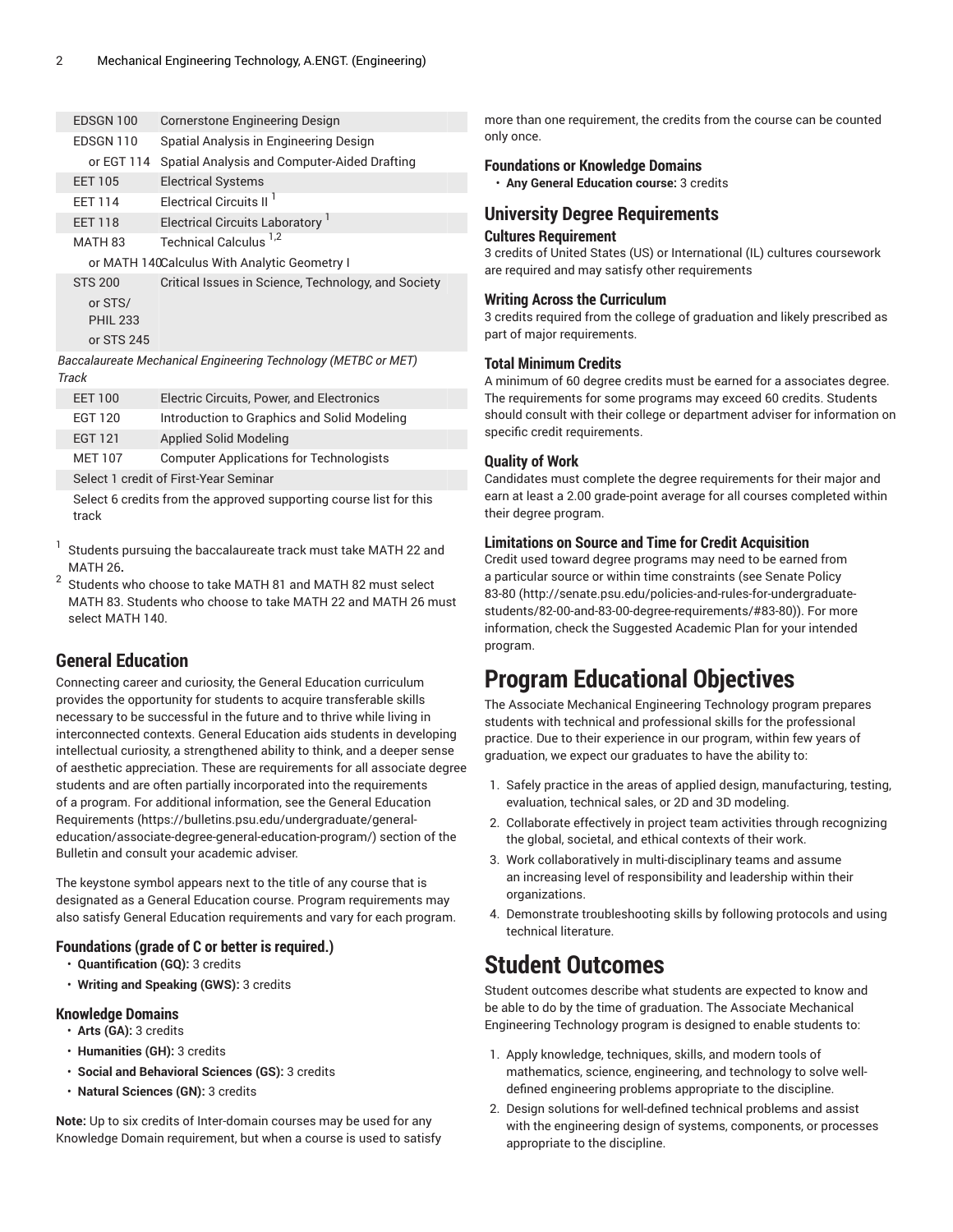- 3. Apply written, oral, and graphical communication in well-defined technical and non-technical environments; and an ability to identify and use appropriate technical literature.
- 4. Conduct standard tests, measurements, and experiments and to analyze and interpret the results.
- 5. Function effectively as a member or leader on a technical team.

## **Academic Advising**

The objectives of the university's academic advising program are to help advisees identify and achieve their academic goals, to promote their intellectual discovery, and to encourage students to take advantage of both in-and out-of class educational opportunities in order that they become self-directed learners and decision makers.

Both advisers and advisees share responsibility for making the advising relationship succeed. By encouraging their advisees to become engaged in their education, to meet their educational goals, and to develop the habit of learning, advisers assume a significant educational role. The advisee's unit of enrollment will provide each advisee with a primary academic adviser, the information needed to plan the chosen program of study, and referrals to other specialized resources.

READ SENATE POLICY 32-00: [ADVISING](https://senate.psu.edu/policies-and-rules-for-undergraduate-students/32-00-advising-policy/) POLICY [\(https://senate.psu.edu/](https://senate.psu.edu/policies-and-rules-for-undergraduate-students/32-00-advising-policy/) [policies-and-rules-for-undergraduate-students/32-00-advising-policy/](https://senate.psu.edu/policies-and-rules-for-undergraduate-students/32-00-advising-policy/))

## **DuBois**

#### **Douglas J. Miller**

Assistant Teaching Professor and Program Coordinator 1 College Place 110 DEF Building DuBois, PA 15801 814-375-4731 [djm290@psu.edu](mailto:djm290@psu.edu)

### **York**

#### **Andrea Giorgioni**

Lecturer and Program Coordinator 35 Main Classroom Building 1031 Edgecomb Ave. York, PA 17403 717-771-4033 [aug19@psu.edu](mailto:aug19@psu.edu)

### **Erie**

### **Fredrick Nitterright**

Lecturer and Program Coordinator 227 Burke Erie, PA 16563 814-898-6185 [fxn101@psu.edu](mailto:fxn101@psu.edu)

## **Suggested Academic Plan**

The suggested academic plan(s) listed on this page are the plan(s) that are in effect during the 2022-23 academic year. To access previous years' suggested academic plans, please visit the [archive](https://bulletins.psu.edu/undergraduate/archive/) ([https://](https://bulletins.psu.edu/undergraduate/archive/) [bulletins.psu.edu/undergraduate/archive/](https://bulletins.psu.edu/undergraduate/archive/)) to view the appropriate Undergraduate Bulletin edition (*Note: the archive only contains suggested academic plans beginning with the 2018-19 edition of the Undergraduate Bulletin*).

## **Mechanical Engineering Technology, A.ENGT. Ending at DuBois Campus**

The course series listed below provides **only one** of the many possible ways to move through this curriculum. The University may make changes in policies, procedures, educational offerings, and requirements at any time. This plan should be used in conjunction with your degree audit (accessible in LionPATH as either an **Academic Requirements** or **What If** report). Please consult with a Penn State academic adviser on a regular basis to develop and refine an academic plan that is appropriate for you.

#### **First Year**

| Fall                                                  | <b>Credits Spring</b>                | <b>Credits</b> |
|-------------------------------------------------------|--------------------------------------|----------------|
| EDSGN 100                                             | 3 MET 111 <sup>*2</sup>              | 3              |
| <b>IET 101<sup>*</sup></b>                            | 3 General Education Course           | 3              |
| <b>MET 107</b>                                        | 3 EET 105                            | 3              |
| MATH $261$                                            | 3 EDSGN 110 or EGT 114               | $\overline{2}$ |
| ENGL 15, 30H, or ESL 15<br>$(GWS)^{\ddagger \dagger}$ | 3 MATH 22 (GQ) <sup>*‡1</sup>        | 3              |
|                                                       | CAS 100 (GWS) <sup>‡†</sup>          | 3              |
|                                                       | 15                                   | 17             |
|                                                       |                                      |                |
| <b>Second Year</b>                                    |                                      |                |
| Fall                                                  | <b>Credits Spring</b>                | <b>Credits</b> |
| MET $213^2$                                           | 3 MET 210W                           | 3              |
| <b>MET 214</b>                                        | 1 PHYS 151 or 251 (GN) <sup>+2</sup> | $3 - 4$        |
| MET 206 <sup>*2</sup>                                 | 3 STS 200                            | 3              |
| <b>IET 216</b>                                        | 2 General Education Course           | $\sqrt{3}$     |
| <b>IET 215</b>                                        | 2 Technical Electives <sup>3</sup>   | $3 - 4$        |
| PHYS 150 or 250 (GN) <sup>2</sup>                     | 3-4 Technical Electives <sup>3</sup> | $2 - 3$        |

**16-18 17-20**

#### **Total Credits 65-70**

- \* Course requires a grade of C or better for the major
- ‡ Course requires a grade of C or better for General Education
- # Course is an Entrance to Major requirement
- † Course satisfies General Education and degree requirement
- MATH 26 and MATH 22 may be taken concurrently
- 2 Students successfully completing MATH 140 and subsequently MATH 141 may choose to take the EMCH 211, EMCH 212 and EMCH 213 sequence of courses for Statics (MET 111), Dynamics (MET 206), and Strengths/Properties of Materials (MET 213); and similarly, PHYS 211 and PHYS 212 in place of (PHYS 150/PHYS 250) and (PHYS 151/PHYS 251), respectively.
- 3 A minimum of 6 credits of approved Technical Elective Credits are required in order to reach the minimum major graduation requirement of 65 credits.

#### **University Requirements and General Education Notes:**

US and IL are abbreviations used to designate courses that satisfy University Requirements (United States and International Cultures).

W, M, X, and Y are the suffixes at the end of a course number used to designate courses that satisfy University Writing Across the Curriculum requirement.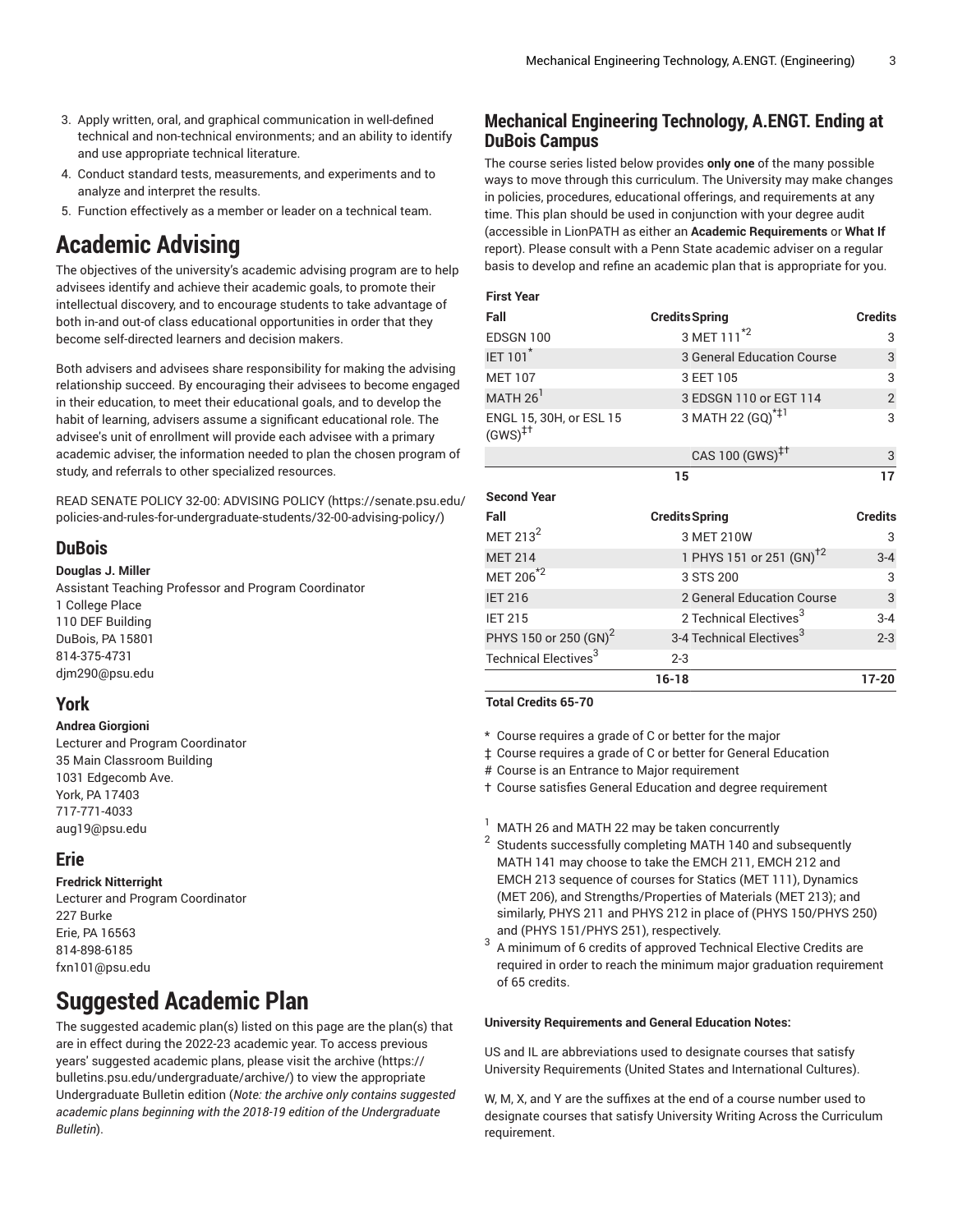GWS, GQ, GN, GA, GH, and GS are abbreviations used to identify General Education program courses. General Education includes Foundations (GWS and GQ) and Knowledge Domains (GN, GA, GH, and GS). Foundations courses (GWS and GQ) require a grade of 'C' or better.

#### **Program Notes**

Approved Technical Elective Courses include the following courses: COURSE LIST: AET 296, 297; ACCTG 211; BA 241, 242, 243; CHEM 101, 110, 111, 112; CMPET 117, 120; CMPSC 101, 121, 122, 200, 201; EDSGN 210, 296, 297; EET 100, 114, 118, 275; EGT 201; EMET 100, 350, 430; IET 105, 109, 296, 297, 333; IST 110, 210, 220, 250, 402; MATH 083, 140, 141, 210; ME 300; MET 281, 296, 297, 306, 320, 330, 341; MGMT 301; MIS 204; PLET 205; SCM 200; STAT 200; STS 233; SUR 111.

Additional courses may be acceptable via academic petition, must discuss with your academic adviser and/or program coordinator.

#### **Academic Advising Notes**

A student's career/graduate school plans should be considered in developing an individual academic plan. Be sure to consult an adviser in this department when scheduling courses.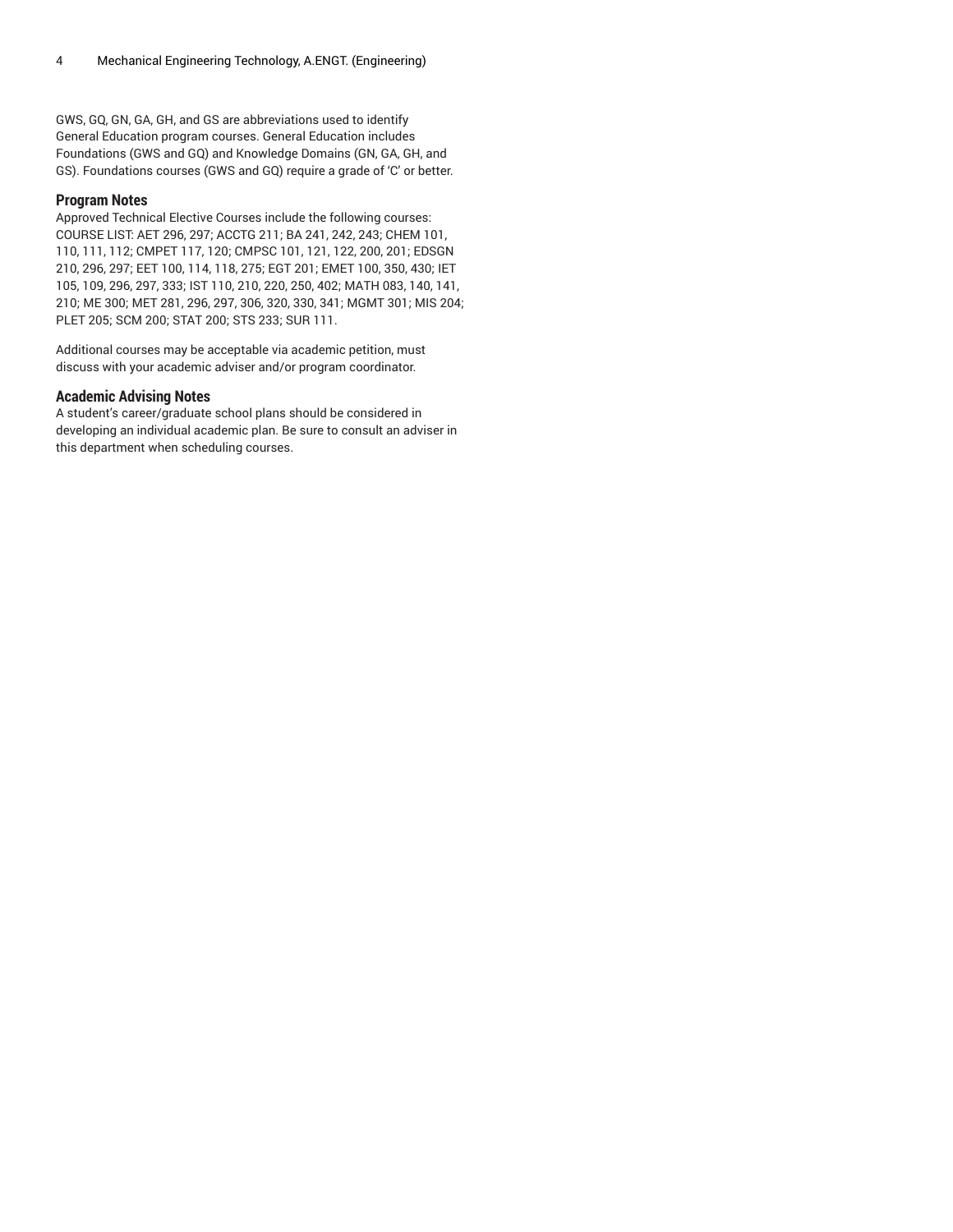## **Mechanical Engineering Technology, A.ENGT. Ending at York Campus**

The course series listed below provides **only one** of the many possible ways to move through this curriculum. The University may make changes in policies, procedures, educational offerings, and requirements at any time. This plan should be used in conjunction with your degree audit (accessible in LionPATH as either an **Academic Requirements** or **What If** report). Please consult with a Penn State academic adviser on a regular basis to develop and refine an academic plan that is appropriate for you.

#### **First Year**

| Fall                                                  | <b>Credits Spring</b>              | <b>Credits</b> |
|-------------------------------------------------------|------------------------------------|----------------|
| EDSGN 100                                             | 3 MET 111 <sup>*</sup>             | 3              |
| <b>IET 101</b> *                                      | 3 General Education Course         | 3              |
| <b>EET 105</b>                                        | 3 MET 107                          | 3              |
| MATH <sub>26</sub>                                    | 3 PHYS 150 or 250 (GN)             | $3 - 4$        |
| ENGL 15, 30H, or ESL 15<br>$(GWS)^{\ddagger \dagger}$ | 3 MATH 22 (GQ) <sup>*‡</sup>       | 3              |
|                                                       | 15                                 | $15 - 16$      |
| <b>Second Year</b>                                    |                                    |                |
|                                                       |                                    |                |
| Fall                                                  | <b>Credits Spring</b>              | <b>Credits</b> |
| <b>MET 213</b>                                        | 3 MET 210W                         | 3              |
| <b>MET 214</b>                                        | 1 IET 215                          | $\overline{2}$ |
| <b>MET 206<sup>*</sup></b>                            | 3 IET 216                          | $\mathfrak{p}$ |
| EDSGN 110 or EGT 114                                  | 2 CAS 100 (GWS) <sup>‡†</sup>      | 3              |
| STS 233 or 233                                        | 3 Technical Electives <sup>1</sup> | $6 - 7$        |
| PHYS 151 or 251 (GN) <sup>T</sup>                     | 3-4 General Education Course       | 3              |

**Total Credits 64-67**

\* Course requires a grade of C or better for the major

‡ Course requires a grade of C or better for General Education

# Course is an Entrance to Major requirement

† Course satisfies General Education and degree requirement

1 6 credits of Technical Electives are required if student enrolled in either PHYS 250 or PHYS 251, otherwise 7 credits of Technical Electives are required to reach the minimum major requirement of 65 credits.

#### **University Requirements and General Education Notes:**

US and IL are abbreviations used to designate courses that satisfy University Requirements (United States and International Cultures).

W, M, X, and Y are the suffixes at the end of a course number used to designate courses that satisfy University Writing Across the Curriculum requirement.

GWS, GQ, GN, GA, GH, and GS are abbreviations used to identify General Education program courses. General Education includes Foundations (GWS and GQ) and Knowledge Domains (GN, GA, GH, and GS). Foundations courses (GWS and GQ) require a grade of 'C' or better.

### **Program Notes**

Technical electives include the following courses: COURSE LIST: CHEM 101, 110, 111; CMPET 117, 120; CMPSC 101, 121, 201; EET 114, 275; EGT 201; EMET 326, 350, 430; IET 333; IST 402; MATH 140; MGMT 301, MKTG 301, STAT 200

## **Career Paths**

Graduates from the mechanical engineering technology program work in a variety of industries such as automotive, aeronautical, petroleum, defense, medical, power generation, transportation, and materials.

MORE [INFORMATION](http://career.engr.psu.edu/) ABOUT POTENTIAL CAREER OPTIONS FOR GRADUATES OF THE MECHANICAL [ENGINEERING](http://career.engr.psu.edu/) TECHNOLOGY [PROGRAM](http://career.engr.psu.edu/) ([http://career.engr.psu.edu/\)](http://career.engr.psu.edu/)

MORE INFORMATION ABOUT [OPPORTUNITIES](http://www.engr.psu.edu/students/grad-prospective/default.aspx) FOR GRADUATE STUDIES [\(http://www.engr.psu.edu/students/grad-prospective/default.aspx\)](http://www.engr.psu.edu/students/grad-prospective/default.aspx)

## **Accreditation**

This program is accredited by the Engineering Technology Accreditation Commission of ABET, [www.abet.org \(http://www.abet.org](http://www.abet.org)).

MORE INFORMATION ABOUT ABET [ACCREDITATION](http://www.abet.org) ([http://](http://www.abet.org) [www.abet.org](http://www.abet.org))

## **Professional Licensure/Certification**

Many U.S. states and territories require professional licensure/ certification to be employed. If you plan to pursue employment in a licensed profession after completing this program, please visit the Professional [Licensure/Certification](https://psu.edu/state-licensure-disclosures/) Disclosures by State ([https://](https://psu.edu/state-licensure-disclosures/) [psu.edu/state-licensure-disclosures/](https://psu.edu/state-licensure-disclosures/)) interactive map.

## **Contact**

## **University Park**

SCHOOL OF ENGINEERING DESIGN, TECHNOLOGY, AND PROFESSIONAL PROGRAMS 213 Hammond Building University Park, PA 16802 814-865-2952 [adviser@engr.psu.edu](mailto:adviser@engr.psu.edu)

<http://www.sedtapp.psu.edu>

### **DuBois**

ENGINEERING AND ENGINEERING TECHNOLOGY 1 College Place DuBois, PA 15801 814-375-4731 [djm290@psu.edu](mailto:djm290@psu.edu)

[https://dubois.psu.edu/academic-options-engineering](https://dubois.psu.edu/academic-options-engineering/) ([https://](https://dubois.psu.edu/academic-options-engineering/) [dubois.psu.edu/academic-options-engineering/\)](https://dubois.psu.edu/academic-options-engineering/)

### **York**

35 Main Classroom Building 1031 Edgecomb Ave. York, PA 17403 717-771-4033 [aug19@psu.edu](mailto:aug19@psu.edu)

[https://york.psu.edu/academics/associate/mechanical-engineering](https://york.psu.edu/academics/associate/mechanical-engineering-technology/)[technology](https://york.psu.edu/academics/associate/mechanical-engineering-technology/) ([https://york.psu.edu/academics/associate/mechanical](https://york.psu.edu/academics/associate/mechanical-engineering-technology/)[engineering-technology/](https://york.psu.edu/academics/associate/mechanical-engineering-technology/))

### **Erie**

SCHOOL OF ENGINEERING 242 Jack Burke Research and Economic Development Center